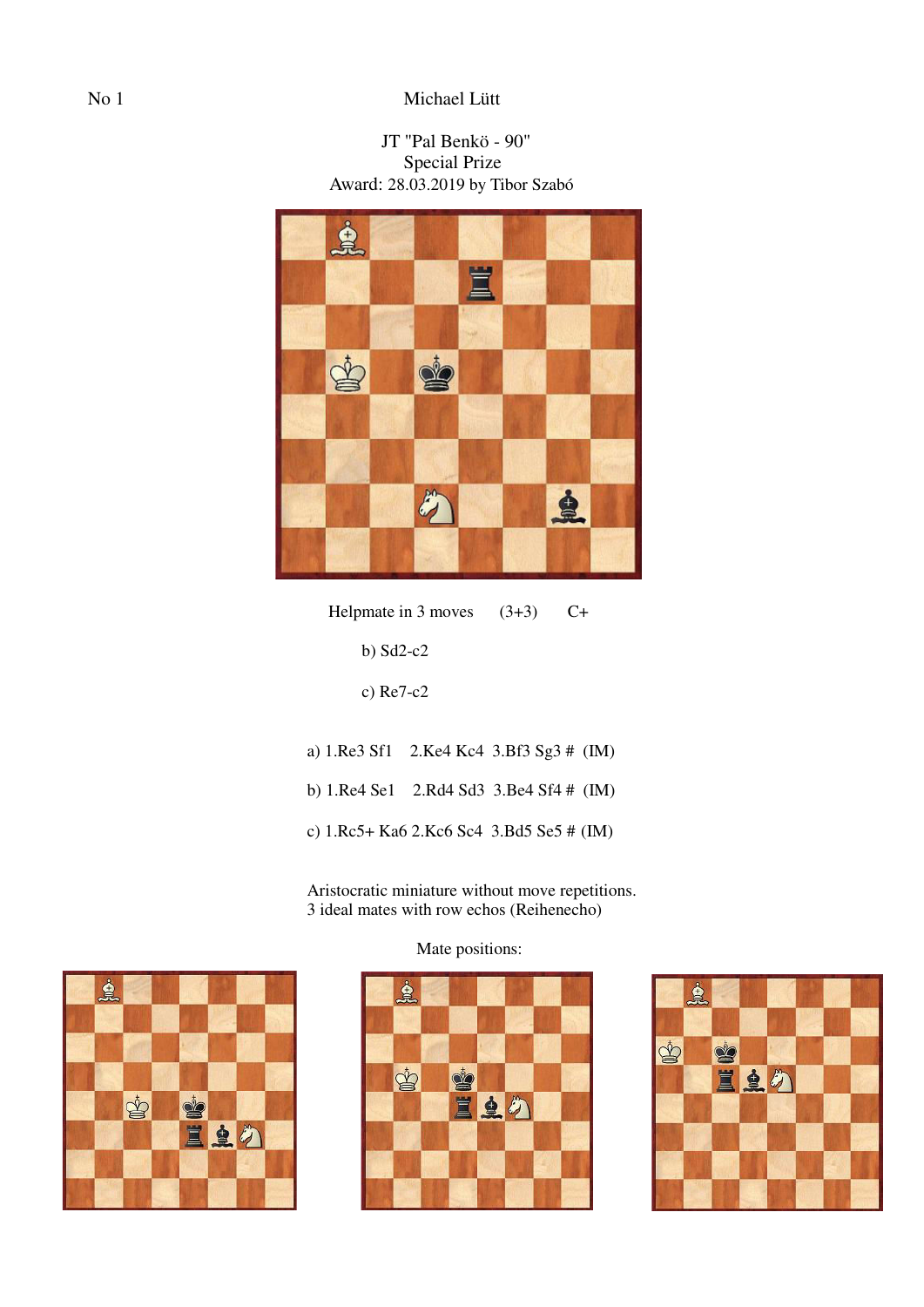# No 2 Michael Lütt

### MT "Valery Stankevich – 90" 2nd Honorable Mention Award: 10.05.2021 by Yuriy Gorbatenko



Helpmate in 6 moves  $(3+2)$  C+

- a) 1.Kf2 Kh2 2.Ke3 Kh3 3.Ke4 Kh4 4.Kf5 g4+ 5.Kg6 Bc2+ 6.Kh6 g5 # (IM)
- b) 1.Ke2 Se3 2.Kf3 Sf5 3.Kg4 Kg2 4.Kg5 Kf3 5.Kh5 Kf4 6.g6 g4 # (IM)

Forsberg twin with ideal mates on different squares in tanagra form.

b) wSd1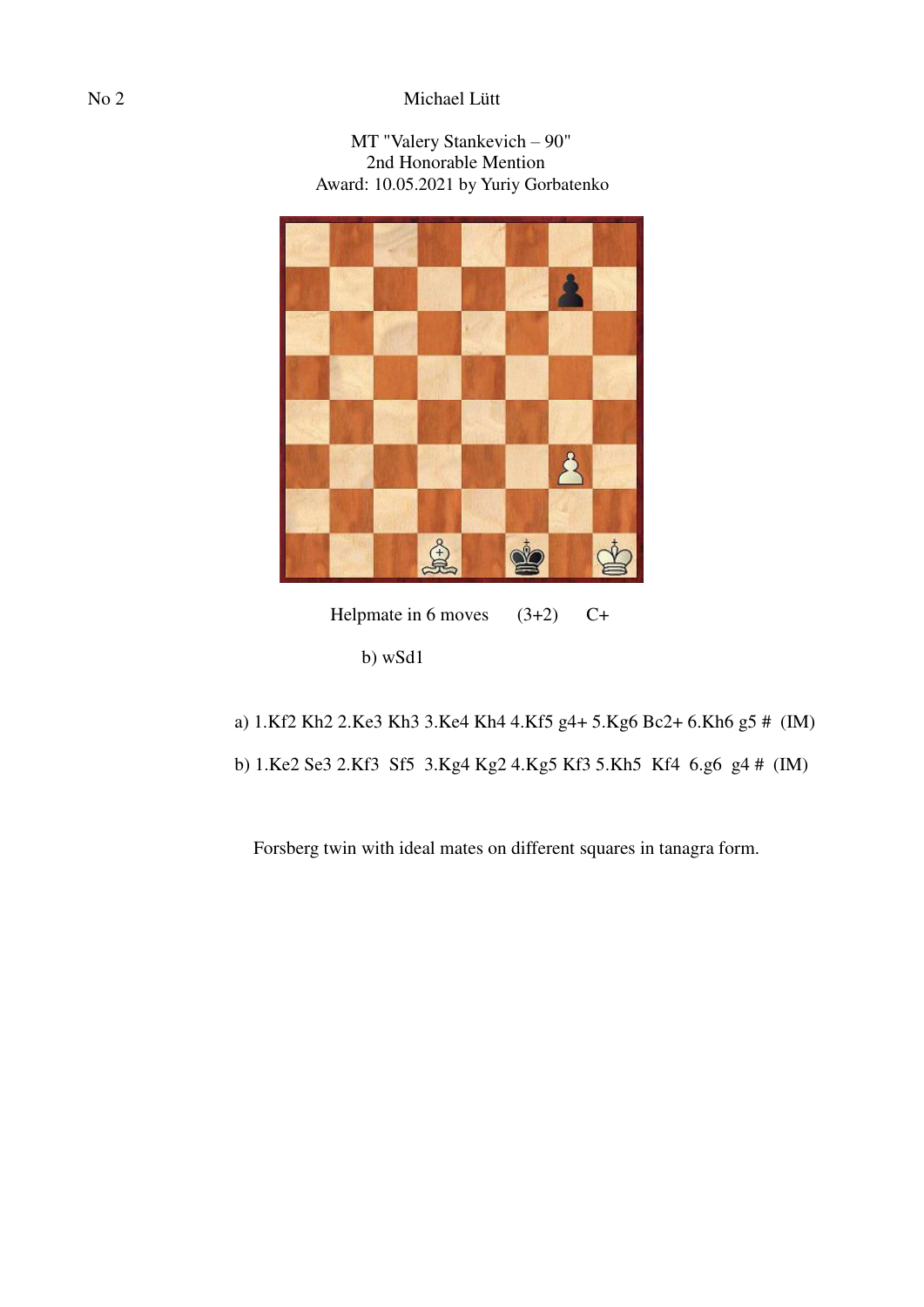# No 3 Michael Lütt



1.f5 Kh2 2.**Qa1!** (Q~?) Kh3: 3.f4 Kg4 4.f3 Kf5 5.f2 Ke6 6.f1R Kd7 7.Rf7+ Kc8 8.Ra7 Sb6 # (MM)

 Corner to corner hideaway of the black queen. White minimal with underpromotion and model mate.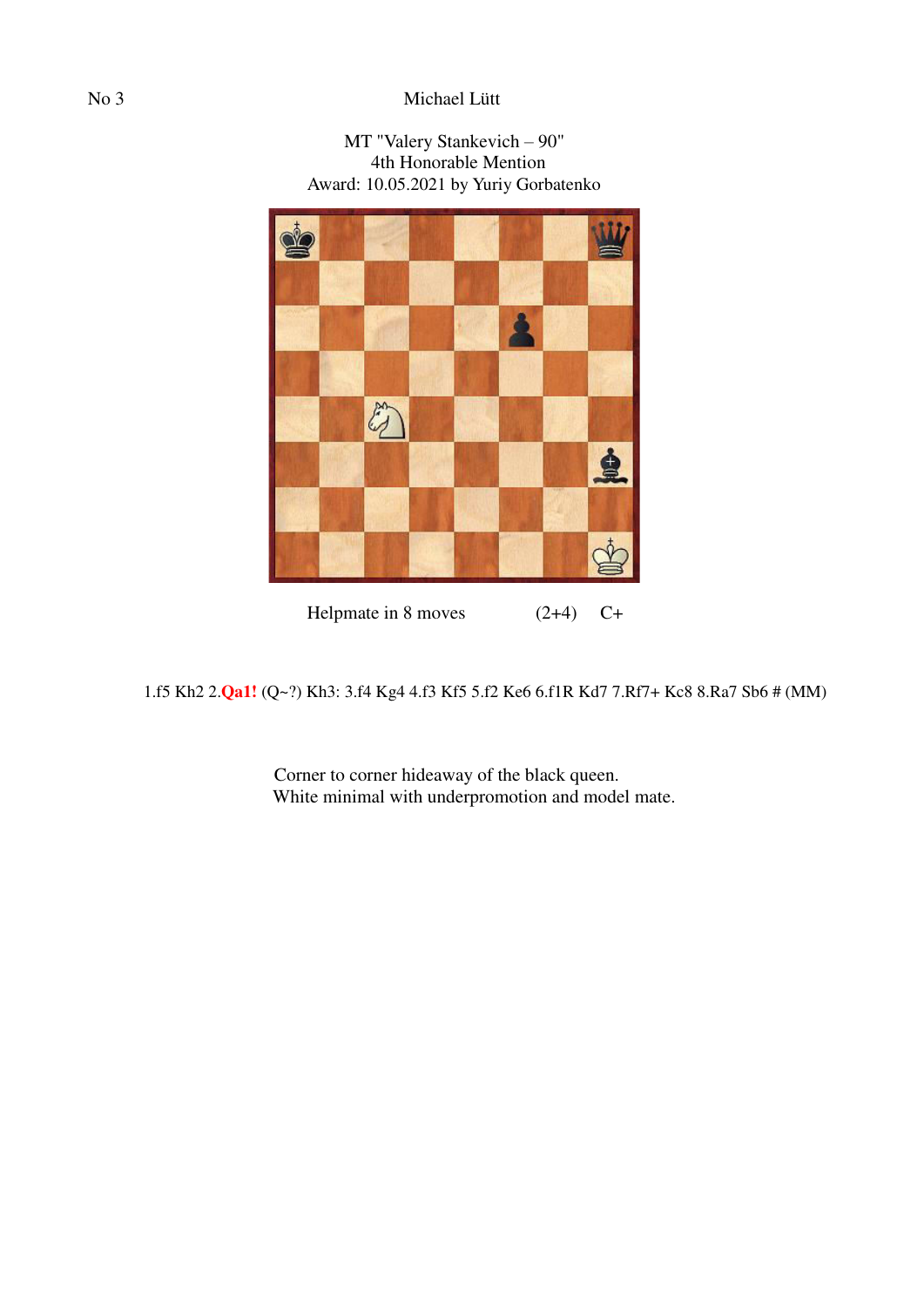### No 4 Michael Lütt

#### 5th Composing Tourney of FRME 2019 4th Commendation Award: November 2019 by Franz Pachl



Helpmate in 6 moves  $(3+2)$  C+

b) Pd3-e2

a) 1.g3 d4+ 2.Kc4 d5 3.**gf2:** d6 4.Kd3 d7 5.Ke2 d8=Q 6.Kf1 Qd1 #

b) 1.Kd4 e4 2.Ke3 e5 3.**Kf2:** e6 4.Kg3 e7 5.Kh3 e8=Q 6.g3 Qh5 #

 Mirrored echo mates in tanagra form. The Sf2 is captured by both black pieces.



Mate positions:

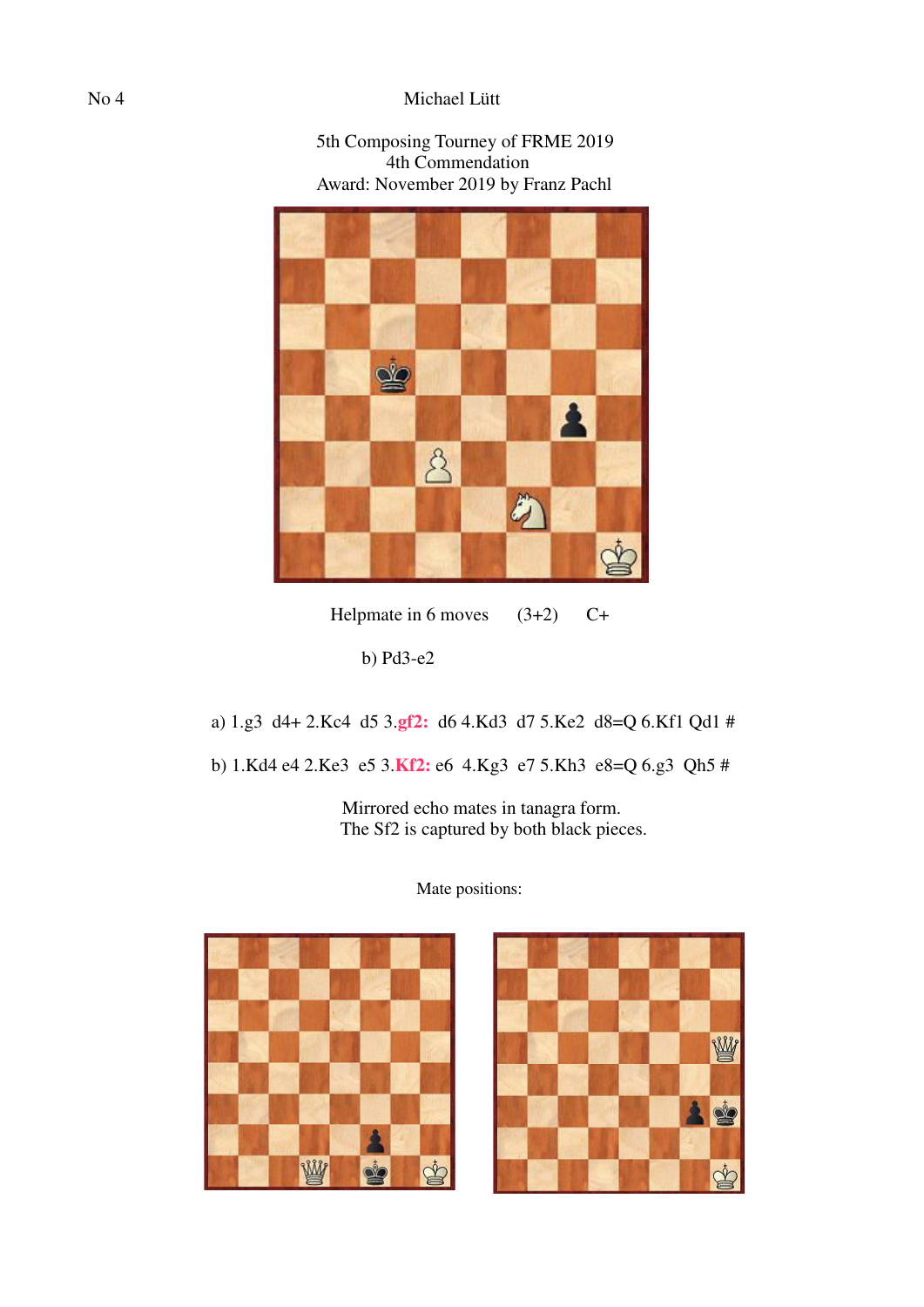### No 5 Michael Lütt





Helpmate in 3 moves  $(3+3)$  C+

- b)  $Sg2-f3$
- c) = b)  $Bc3 \leq P$  Rd2
- $d$ ) = c) Sf4-f7
- a) 1.Rd4 Bb4 2.Sd3 **Ka4** 3.**Kc4** Se3 # (IM) b) 1.**Ke4 Kc4** 2.Rd5 Bd4 3.Rf5 Sd2 # (IM)
- c) 1.Rc7 **Ka6** 2.**Kc6** Bb4 3.Sd5 Se5 # (IM)
- d) 1.**Ke6** Bg5 2.Re3 **Kc6** 3.Re5 Sd4 # (IM)

Black & White King star with 4 ideal mates in an aristocratic miniature.